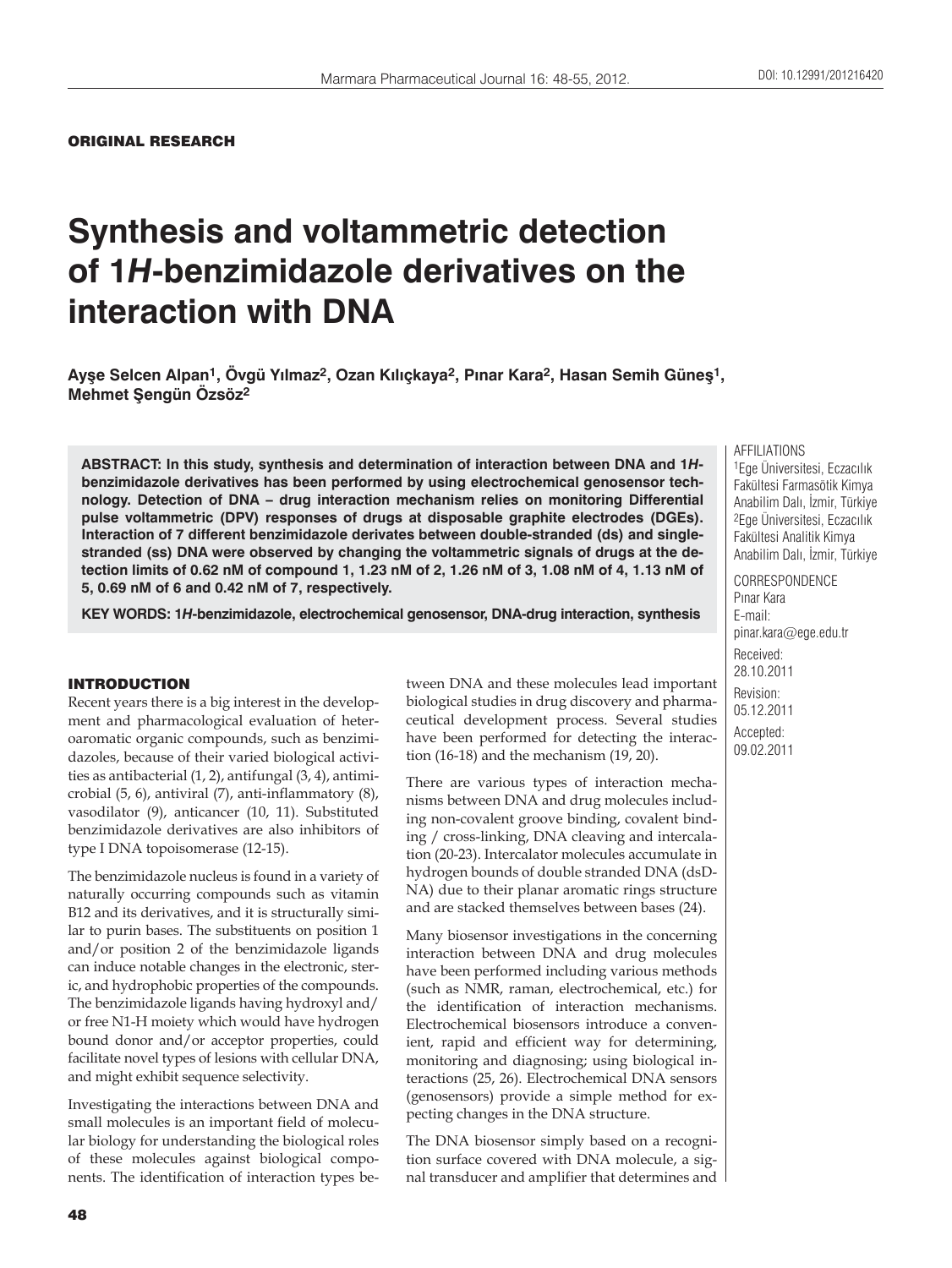

**FIGURE 1:** The preparation of substituted benzimidazoles.

amplifies the biological interaction between two DNA strands and a user interface that shows the data from interaction (27- 29).

In this work seven 1*H*-benzimidazole derivatives were investigated for potential DNA damage agents. The interactions between drug and DNA were analyzed by using drug's signals with DPV. The voltammetric peak currents were obtained from ssDNA and dsDNA shows the mechanism of drug interacting with DNA.

#### RESULTS AND DISCUSSION *Chemistry*

A synthetic route for the 1*H*-benzimidazole derivatives **1-7** is outlined in the Figure 1. In this work we synthesized seven benzimidazole derivatives bearing different substitutions at position 2- and 5/6- (Figure 1). In the initial step of the synthetic process, the reaction of 4-hydroxybenzaldehyde with sodium bisulfide solution afforded sodium hydroxy(4-hydroxyphenyl) methan sulfonate salt, while the condensation reaction of this salt with nonsubstituted or 5/6-substituted *o*phenylenediamine analogs were achieved in the second step (12). Following the reaction of 4-(1*H*-benzimidazol-2-yl)phenol (**1**) with substituted alkyl derivatives in the presence of sodium hydroxide, the reaction mixture were refluxed for two hours at 95 <sup>0</sup>C after adding aminoalkylhalogenates. The structures of the synthesized compounds were elucidated by melting point, IR, 1H NMR, 13C NMR and mass spectral data.

By the help of IR spectra data, the bands between 2400-3200 cm–1, are attributed to N-H--N type hydrogen bonds, which are characteristic for benzimidazole derivatives. Moreover, the N–H, C=C and C=N stretching bands were observed at 3390- 3460 cm–1, 1650-1500 cm–1 and 1500-1400 cm–1, respectively (30). Also, asymmetric and symmetric C-O-C stretching were studied at 1200-1275 cm–1 and 1020-1075 cm–1 (31).

1H NMR results were interpreted in experimental section. The aromatic proton signals of *p*-hydroxyphenyl substituent at position 2- of 1*H*-benzimidazole ring were observed within prospective chemical shift values and divisions as 1,4-disubstituted benzene system (as two protons doublets H-3′, H-5′ at δ 6.87-6.95 and H-2′, H-6′ at δ 7.90-7.98) while the hydrogen atoms at positions 4- and 7- were not detected at the prospective divisions (32). The compounds substituted with the terminal of ethoxy chain at position 4- of phenyl group gave rise to similar chemical shift values and divisions at the ring of the benzimidazole nucleus as **1**-**3**.

The lack of the signal belonging to 3a, 4, 7 and 7a C in 13C NMR are noteworthy that may suggest a proton exchange due to 1, 3-tautomerization (32). All the other aliphatic and aromatic carbons were observed at expected regions.

#### *Electrochemical Detection*

The genosensor relied on the electrochemical transduction of interaction between DNA and 1*H*-benzimidazole derivatives for the detection of interaction mechanism. DGE surfaces were modified with ds and ssDNA by adsorption and accumulation was performed with various concentrations of drug solutions. The detection of interaction between DNA (dsDNA and ssD-NA) and drugs were monitored by using the oxidation signals of **1, 2, 4, 5, 6, 7** and reduction signal of **3** where electrochemical responses had led to significant different voltammetric signals after interaction.

Typical DPV behaviors of 1*H*-beznimidazole derivatives in the absence and presence of ds / ss DNA were studied. The changes in the peak currents of 1*H*-benzimidazole derivatives such as **A) 1**, **B) 3**, **C) 6**, **D) 2**, **E) 7**, **F) 5**, **G) 4** at bare (a), drug modified (b) and after interaction with dsDNA (c) and single stranded DNA (ssDNA) (d) are shown in Figure 2.

Electrochemical responses of 1*H*-benzimidazole derivatives have been evaluated due to their accumulation magnitude. It was observed that compounds **1 (A)**, **3 (B)** and **6 (C)** have significant higher signals in the presence of dsDNA in the comparison with in the presence of ssDNA. Significantly decrease in the signals in the absence of DNA at bare electrodes shows the adsorption characteristic of these drugs, furthermore obtaining relatively higher decreases in the presence of ssDNA supports intercalation characteristic of compounds **1**, **3** and **6** (33). Besides in the presence of ssDNA, significant higher responses obtained from compounds **2 (D)**, **5 (F)** and **4 (G)** when compared within the dsDNA due to their guanine interaction. On the other hand, the electrochemical responses of compound **7 (E)**, no significantly differences were observed between in the presence of ss and dsDNA.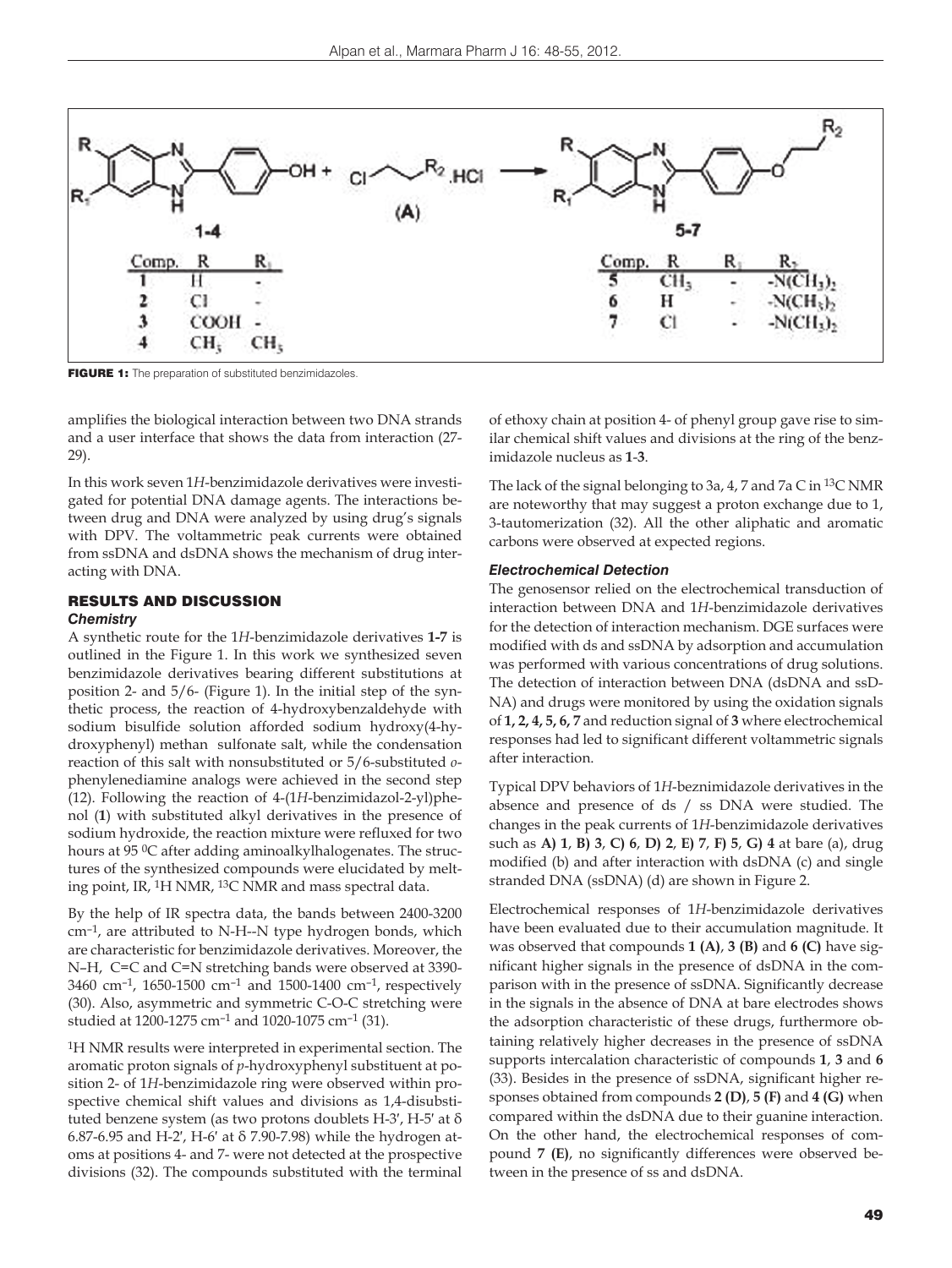

FIGURE 2: DPV signals of 1*H*-benzimidazole derivatives A) 1, B) 3, C) 6, D) 2, E) 7, F) 5, G) 4 at bare *(a)*, drug modified *(b)* and after interaction with dsDNA *(c)* and ssDNA *(d)*.

For the detection of optimum drug concentration, the electrochemical responses of various concentrations of 1*H*-benzimidazole derivatives solutions were studied in Figure 3.

Optimum drug concentrations relied on their stable voltammetric signal, were found as, 2 μg / mL of compound **1**, 10 μg / mL of **3**, 2.4 μg / mL of **6**, 10 μg / mL of **2**, 10 μg / mL of **7**, 18.20 μg / mL of **5**, and 30 μg / mL of **4** at the detection limits of 0.62 nM, 1.26 nM, 0.69 nM, 1.23 nM, 0.42 nM, 1.13 nM, and 1.08 nM of respectively.

Figure 4 represents the histammograms of DPV signals of **A) 1, B) 3, C) 6, D) 2, E) 7, F) 5, G) 4**, at bare (a), drug modified (b) and after interaction with dsDNA (c) and ssDNA (d).

Optimum drug concentrations were accumulated at dsDNA and ssDNA modified surfaces. It was observed that before interaction, 1*H*-benzimidazol derivates were highly difused at

graphite surfaces due to their affinity. But this high diffusion could not be observed after DNA coated surfaces.

A resume of interaction types of 1*H*-benzimidazole derivatives with DNA was briefly presented in Table 1.

In conclusion, following the synthesis of 7 different 1*H*-benzimidazole derivatives, their interactions with DNA were monitored by using electrochemical genosensing technique. Detecting the voltammetric behavior of several drugs that interact with DNA would be valuable in the design of sequencespecific DNA binding molecules for application in chemotherapy and in the development of biotechnological tools for the point-of-care tests based on DNA. Determining the interaction mechanisms of new drugs with DNA lead new insight into rational drug design. These studies can play a key role in developing novel chemotherapeutic agents that could be pivotal in targeting specific genes and thereby provide selective control of gene expression.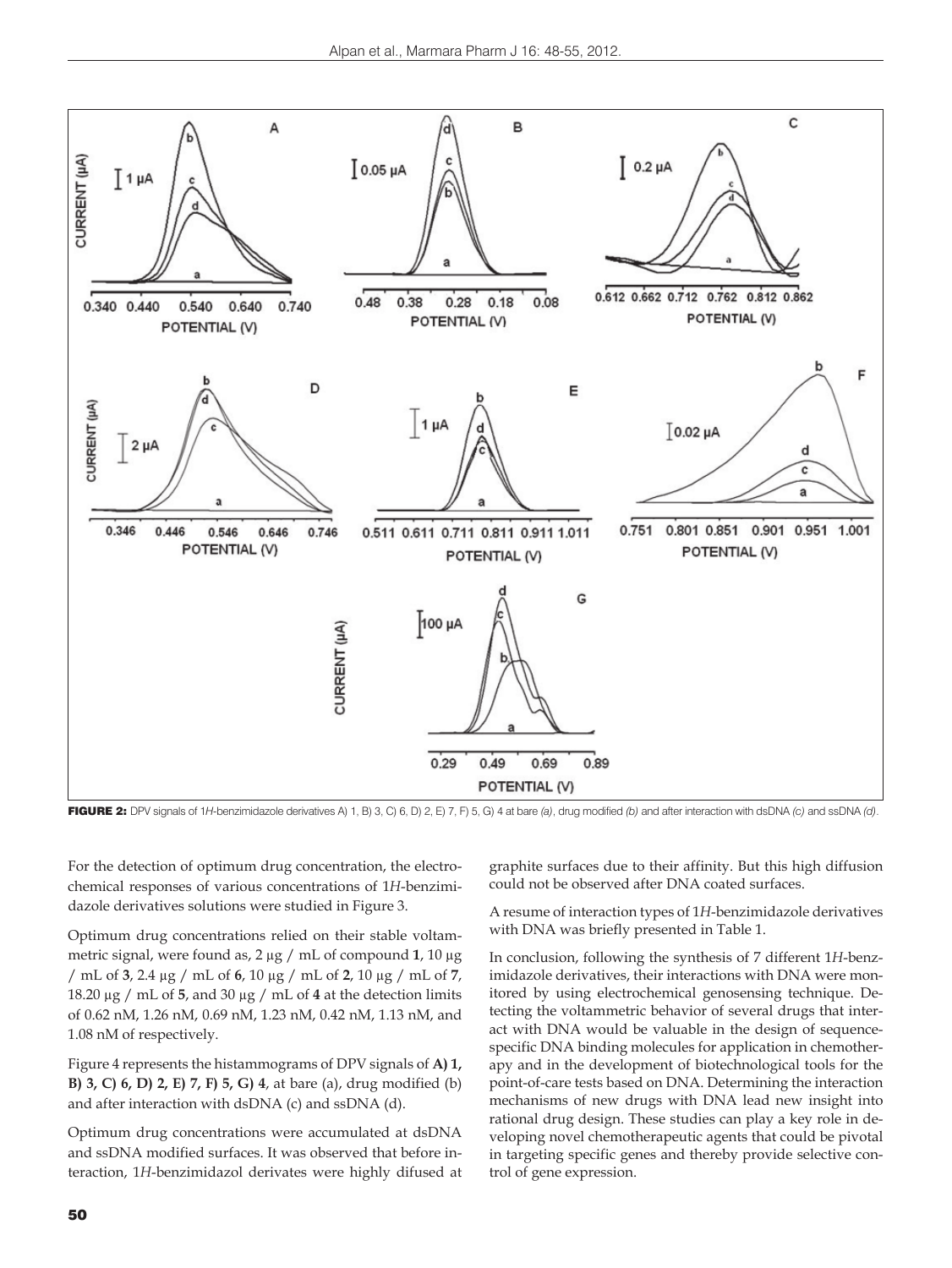

FIGURE 3: Calibration plot of various dilutions of 1*H*-benzimidazole derivatives based on drugs electrochemical signals.

## EXPERIMENTAL

### *Chemistry*

All melting points were determined with a capillary melting points apparatus (Buchi 510, BUCHI, Flawil, Switzerland). The IR spectra of compounds were monitored as potassium bromide pellets (FT/IR-430, JASCO, Tokyo, Japan). The NMR spectra (400 MHz for 1H and 100 MHz for 13C) were recorded in the deuterated solvent indicated with chemical shifts reported in parts per million (δ). δ units downfield from tetramethylsilane (TMS). Coupling constants (J) are reported in hertz (Hz) (AS 400 Mercury Plus NMR Varian, Palo Alto, USA). Mass spectra were measured in methanol (Merck) solution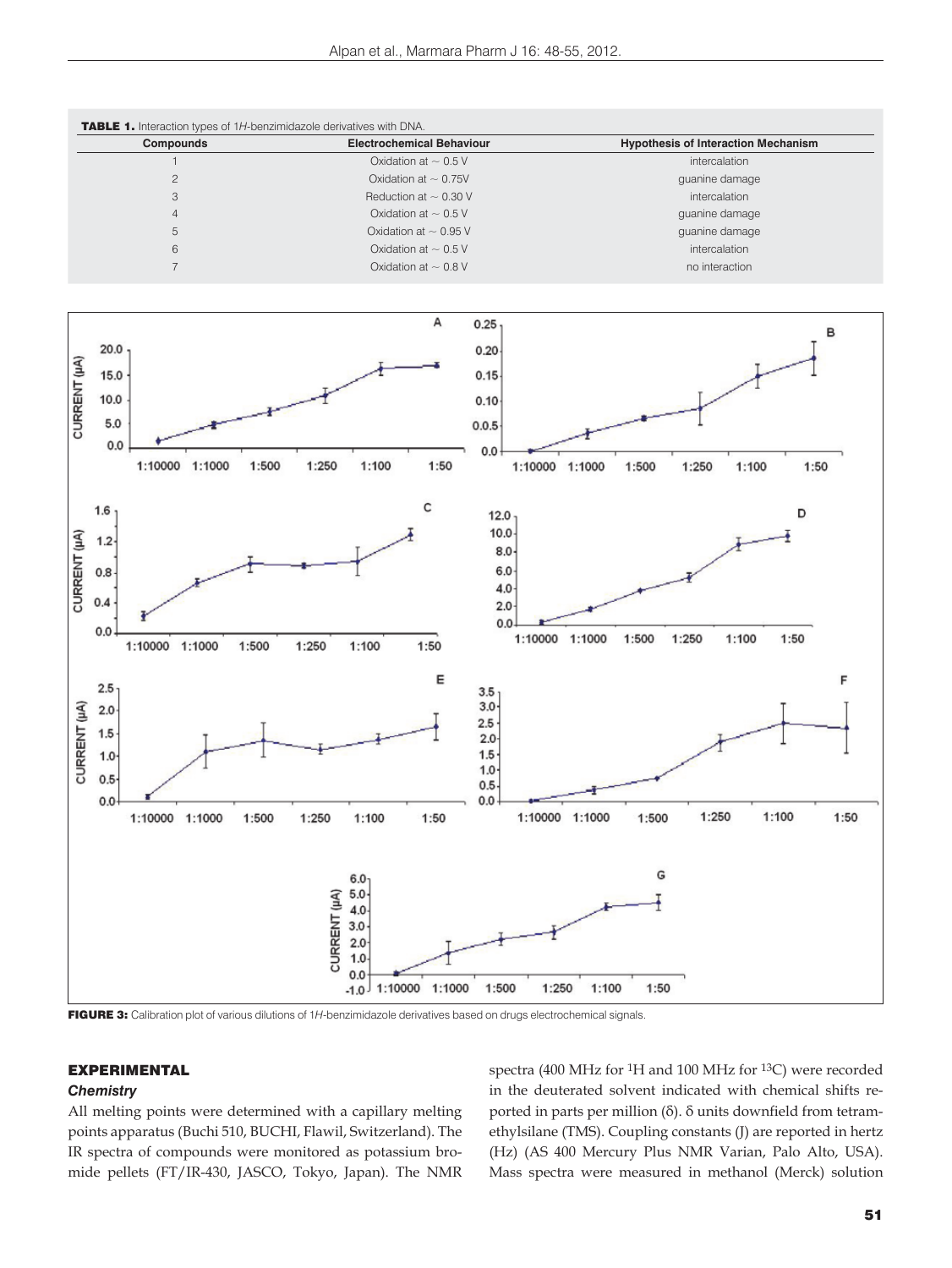

FIGURE 4: Histammograms based on DPV signals of A) 1, B) 3, C) 6, D) 2, E) 7, F) 5, G) 4 at bare *(a)*, drug modified *(b)* and after interaction with dsDNA *(c)* and ssDNA *(d)*.

LCMS-2010 High Performance Liquid Chromatograph Mass Spectrofotometer, Schimadzu Q-array (quadrupole) for **6** and HP 6890 Series GC System Mass spectrometer HP 6890 Mass Selective Detector, (Hewlett Packard, Palo Alto, USA) for the other derivatives. Analytical thin-layer chromatography (TLC) was run on Merck silica gel plates (Kieselgel 60F254) with detection by UV light (254 nm). All starting materials and reagents were high-grade commercial products.

General procedure for the synthesis of *N*-{2-[4-(1*H*-benzimidazole-2-yl)phenoxy]ethyl}substitutedamine derivatives;

4-(1*H*-benzimidazole-2-yl)phenol was synthesized with *o*-phenylenediamine as described (12). After reacting 4-(1*H*-benzimidazole-2-yl)phenol (0.005 mol) and A (Figure 1) (0.01 mol) with sodium hydroxide (0.015 mol) in 10 mL ethanol, the mixture was refluxed at 95 °C for 2 h in an oil bath. Ethanol was evaporated and the residue was extracted with ether. The compounds were obtained by preparative TLC (CHCl<sub>3</sub>/C<sub>6</sub>H<sub>6</sub>/  $CH<sub>3</sub>OH/25\% NH<sub>4</sub>OH$  solution, 5:1:0.5:0.05) and crystallization with methanol/water.

### 4-(1*H*-Benzo[*d*]imidazol-2-yl)phenol (**1**).

C<sub>14</sub>H<sub>12</sub>N<sub>2</sub>O; Yield 77%; Mp: 271 <sup>0</sup>C; <sup>1</sup>H NMR (CH<sub>3</sub>OD): 6.93 (2H, d, *J*= 9.0 Hz, H-3′, H-5′), 7.21 (2H, dd, *J*= 3.1, 6.2 Hz, H-5, H-6), 7.55 (2H, dd, *J*= 3.1, 6.3 Hz , H-4, H-7), 7.93 (2H, d, *J*= 9.0 Hz, H-2', H-6'). <sup>13</sup>C NMR (CH<sub>3</sub>OD): 115.7 (C-3', C-5'), 120.9 (C-1′), 122.4 (C-5, C-6), 128.3 (C-2′, C-6′), 138.9 (C-3a and/or C-7a), 152.7 (C-2), 159.8 (C-4′). FT-IR (KBr), cm-1: 3311, 2922, 1500, 1252. CI MS (m/z): 211 [M+1]+.

### 4-(5-Chloro-1*H*-benzo[*d*]imidazol-2-yl)phenol (**2**).

 $C_{13}H_9C/N_2O$ ; Yield 90%; Mp: 257 <sup>0</sup>C; <sup>1</sup>H NMR (CH<sub>3</sub>OD): 6.93 (2H, d, *J*= 8.6 Hz, H-3′, H-5′), 7.18 (1H, dd, *J*= 2.0, 8.6 Hz, H-6), 7.48 (1H, d, *J*= 8.6 Hz, H-7), 7.52 (1H, d, *J*= 1.6 Hz, H-4 ), 7.91 (2H, d, J = 8.6 Hz, H-2', H-6'). <sup>13</sup>C NMR (CH<sub>3</sub>OD): 115.6 (C-3', C-5′), 120.6 (C-1′), 122.6 (C-6), 127.8 (C-5), 128.4 (C-2′, C-6′), 154.1 (C-2), 160.1 (C-4′). FT-IR (KBr), cm-1: 3631, 3201, 1492, 1268. CI MS (m/z): 246 [M+1]+.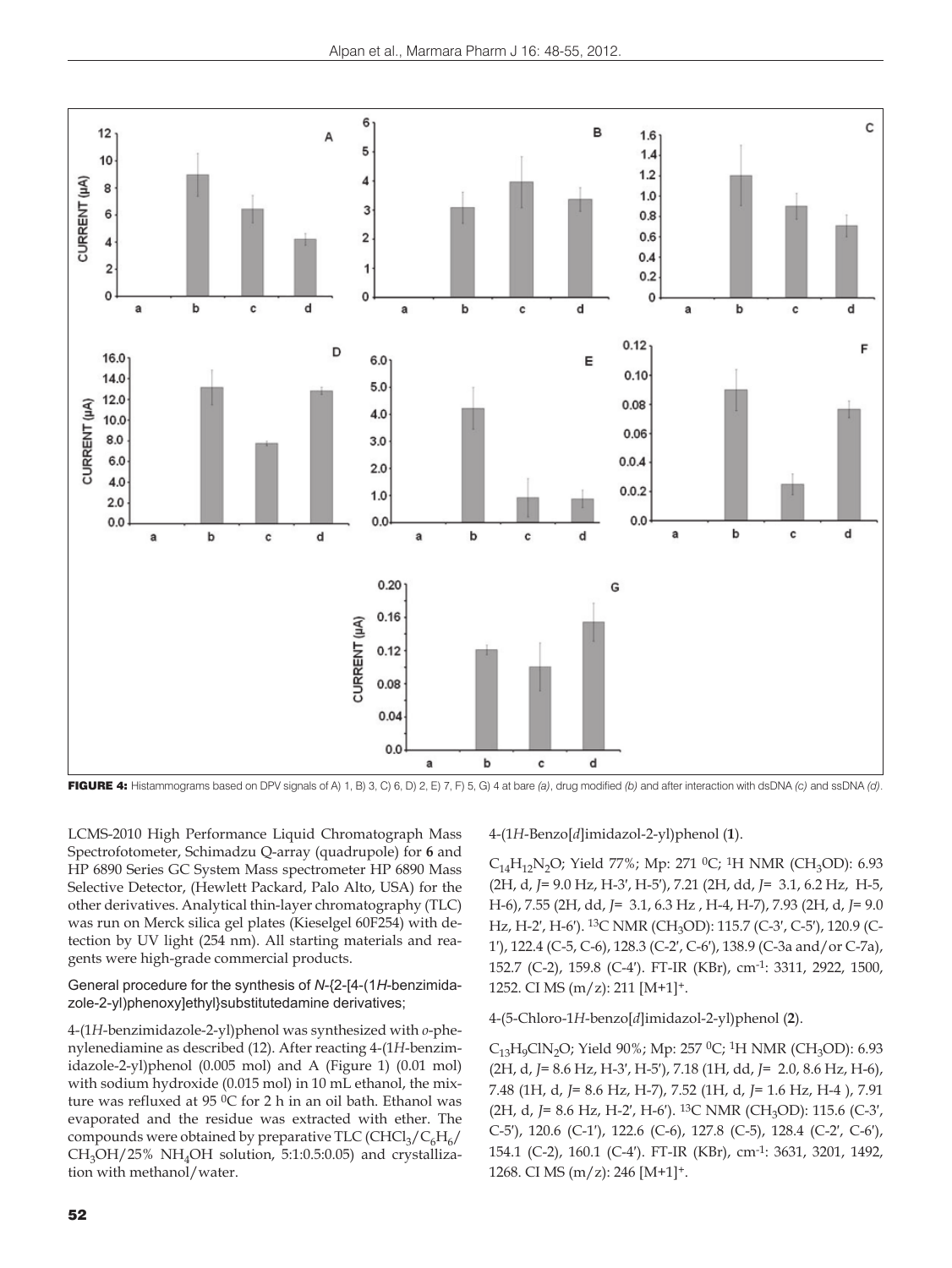

FIGURE 5: Voltammetric detection procedure of interactin between 1*H*-benzimidazole derivatives and DNA.

2-(4-Hydroxyphenyl)-1*H*-benzo[*d*]imidazole-5-carboxylic acid (**3**).

 $C_{14}H_{10}N_2O_3$ ; Yield 63%; Mp: >300 <sup>0</sup>C; <sup>1</sup>H NMR (CH<sub>3</sub>OD): 6.95 (2H, d, *J*= 9.0 Hz, H-3′, H-5′), 7.58 (1H, d, *J*= 8.6 Hz, H-7), 7.93 (1H, dd, *J*= 2.0, 8.4 Hz, H-6), 7.95 (2H, d, *J*= 8.6 Hz, H-2′, H-6′), 8.26 (1H, d, *J*= 1.6 Hz, H-4). <sup>13</sup>C NMR (CH<sub>3</sub>OD): 113.8 (C-7), 115.8 (C-3′, C-5′), 116.7 (C-4), 120.3 (C-1′), 124.2 (C-6), 125.1 (C-5), 128.7 (C-2′, C-6′), 138.7 (C-3a), 142.3 (C-7a), 155.1 (C-2), 160.4 (C-4′), 169.4 (-COOH). FT-IR (KBr), cm-1: 3334, 2360, 1636, 1508, 1303. CI MS (m/z): 255 [M+1]+.

4-(5,6-Dimethyl-1*H*-benzo[*d*]imidazol-2-yl)phenol (**4**).

 $C_{15}H_{14}N_2O$ ; Yield 60%; Mp: >300 <sup>0</sup>C; <sup>1</sup>H NMR (CH<sub>3</sub>OD): 2.29 (6H, s, 2xAr-CH3), 6.87 (2H, d, *J*= 9.0 Hz, H-3′, H-5′), 7.27 (2H, s, H-4, H-7), 7.94 (2H, d, *J*= 8.6 Hz, H-2′,H-6′). 13C NMR (CH3OD): 20.7 (2xAr-CH3), 116.3 (C-3′, C-5′), 122.2 (C-1′), 128.6 (C-2′, C-6′), 130.5 (C-5, C-6), 151.6 (C-2), 159.5 (C-4′). FT-IR (KBr), cm-1: 3254, 2967, 1610, 1253. CI MS (m/z): 239 [M+1]+.

*N,N*-Dimethyl-2-(4-(5-methyl-1*H*-benzo[*d*]imidazol-2-yl)phenoxy)ethanamine (**5**).

 $C_{18}H_{21}N_3O$ ; Yield 18%; Mp: 134 <sup>0</sup>C; <sup>1</sup>H NMR (CDCl<sub>3</sub>) (δ/ ppm): 2.30 (6H, s, H-1″′), 2.40 (3H, s, Ar-CH3), 2.72 (2H, t, *J*= 5.5 Hz, H-2″), 4.03 (2H, t, *J*= 5.5 Hz, H-1″), 6.90 (2H, d, *J*= 8.9 Hz, H-3′, H-5′), 6.98 (1H, dd, *J*= 0.9, 8.2 Hz, H-6), 7.30 (1H, s, H-4), 7.41 (1H, d, *J*= 8.2 Hz, H-7), 7.90 (2H, d, *J*= 8.8 Hz, H-2′, H-6′). 13C NMR (CDCl3) (δ/ppm): 21.9 (Ar-CH3), 46.0 (C-1″′), 58.3 (C-2″), 66.1 (C-1″), 115.1 (C-3′, C-5′), 123.0 (C-1′), 124.3 (C-6), 128.3 (C-2′, C-6′), 132.7 (C-5), 151.8 (C-2), 160.4 (C-4′). FT-IR (KBr), cm-1: 3039, 2971, 2882, 1613, 1498, 1262, 1046, 837, 792. CI  $MS(m/z): 296 [M+1]$ <sup>+</sup>.

2-(4-(1*H*-Benzo[*d*]imidazol-2-yl)phenoxy)-*N,N*-dimethylethanamine (**6**).

 $C_{17}H_{19}N_3O$ ; Yield 32%; Mp: 212 <sup>0</sup>C; <sup>1</sup>H NMR (CDCl<sub>3</sub>): 2.36 (6H, s, H-1″′), 2.77 (2H, t, *J*= 5.2 Hz, H-2″), 4.09 (2H, t, *J*= 5.2 Hz, H-1″), 6.92 (2H, d, *J*= 8.8 Hz, H-3′, H-5′), 7.22 (2H,dd, *J*= 3.2, 6.4 Hz, H-5, H-6), 7.60 (2H, dd, *J*= 3.2, 6.0 Hz, H-4, H-7), 7.98 (2H, d, *J*= 9.2 Hz, H-2', H-6'). <sup>13</sup>C NMR (CDCl<sub>3</sub>) (δ/ppm): 46.0 (C-1″′), 58.4 (C-2″), 66.1 (C-1″), 115.2 (C-3′, C-5′), 122.9 (C-5, C-6), 128.4 (C-2′, C-6′), 152.1 (C-2), 160.5 (C-4′). FT-IR (KBr), cm-1: 3061, 2973, 2851, 1611, 1497, 1247, 1042, 834, 745. CI MS (m/z):  $282$  [M+1]<sup>+</sup>.

2-(4-(5-Chloro-1*H*-benzo[*d*]imidazol-2-yl)phenoxy)-*N,N*-dimethylethanamine (**7**).

 $C_{17}H_{18}CIN_3O$ ; Yield 25 %; Mp: 115 °C; <sup>1</sup>H NMR (CDCl<sub>3</sub>) (δ/ ppm): 2.37 (6H, s, H-1″′), 2.78 (2H, t, *J*= 5.5 Hz, H-2″), 4.11 (2H, t, *J*= 5.5 Hz, H-1″), 6.94 (2H, d, *J*= 9.0 Hz, H-3′, H-5′), 7.19 (1H, dd, *J*= 2.0, 8.6 Hz, H-6), 7.49 (1H, d, *J*= 8.6 Hz, H-7), 7.56 (1H, s, H-4), 7.93 (2H, d, *J*= 8.6 Hz, H-2', H-6'). <sup>13</sup>C NMR (CDCl<sub>3</sub>) (δ/ ppm): 46.0 (C-1″′), 58.3 (C-2″), 66.2 (C-1″), 115.3 (C-3′, C-5′), 122.4 (C-1′), 123.4 (C-6), 128.4 (C-2′, C-6′), 153.1 (C-2), 160.8 (C-4′). FT-IR (KBr), cm-1: 2974, 2830, 1612, 1499, 1263, 1046, 837, 742. CI MS (m/z): 317 [M+1]+.

#### *Electrochemical Detection*

Calf Thymus dsDNA and ssDNA were purchased (as lyophilized powder) from Sigma. DNA stock solutions were prepared with Mili Q water and kept frozen.

To dilute the stock solutions 0.50 M acetate buffer (*pH* 4.80) is used. Other chemicals were of analytical reagent grade. All solutions are prepared with ultra pure water.

All of the electrochemical detections were carried out by an AUTOLAB PGSTAT 30 electrochemical analyzer (Eco Chemie, The Netherlands) using differential pulse voltammetry (DPV). Three electrode systems were utilized, which comprised the pencil grahite electrode (PGE), Ag/AgCl as the reference electrode and the indicator electrode, the Pt wire.

#### *General procedure for Electrochemical Detection*

Determination of the interaction mechanism of 1*H*-benzimidazole derivatives with DNA was performed at DNA modified DGE sensor surfaces. DGE's were pretreated by applying 1.4 V for 60 seconds in phosphate buffer solution (*pH* 7.4) for overoxidation. Calf thymus ds and ssDNA's were immobilized onto DGE surfaces via adsorption (34). Accumulation of 1*H*benzimdazole derivates were performed at DNA modified DGE surfaces with various concentrations of their solutions by applying open circuit mode for 5 minutes (27, 28). Determination of interaction mechanisms of drugs's were obtained by applying DPV for transduction of benzimidazole derivates' electrochemical responses. Figure 5 represents the schematic presentation of detection.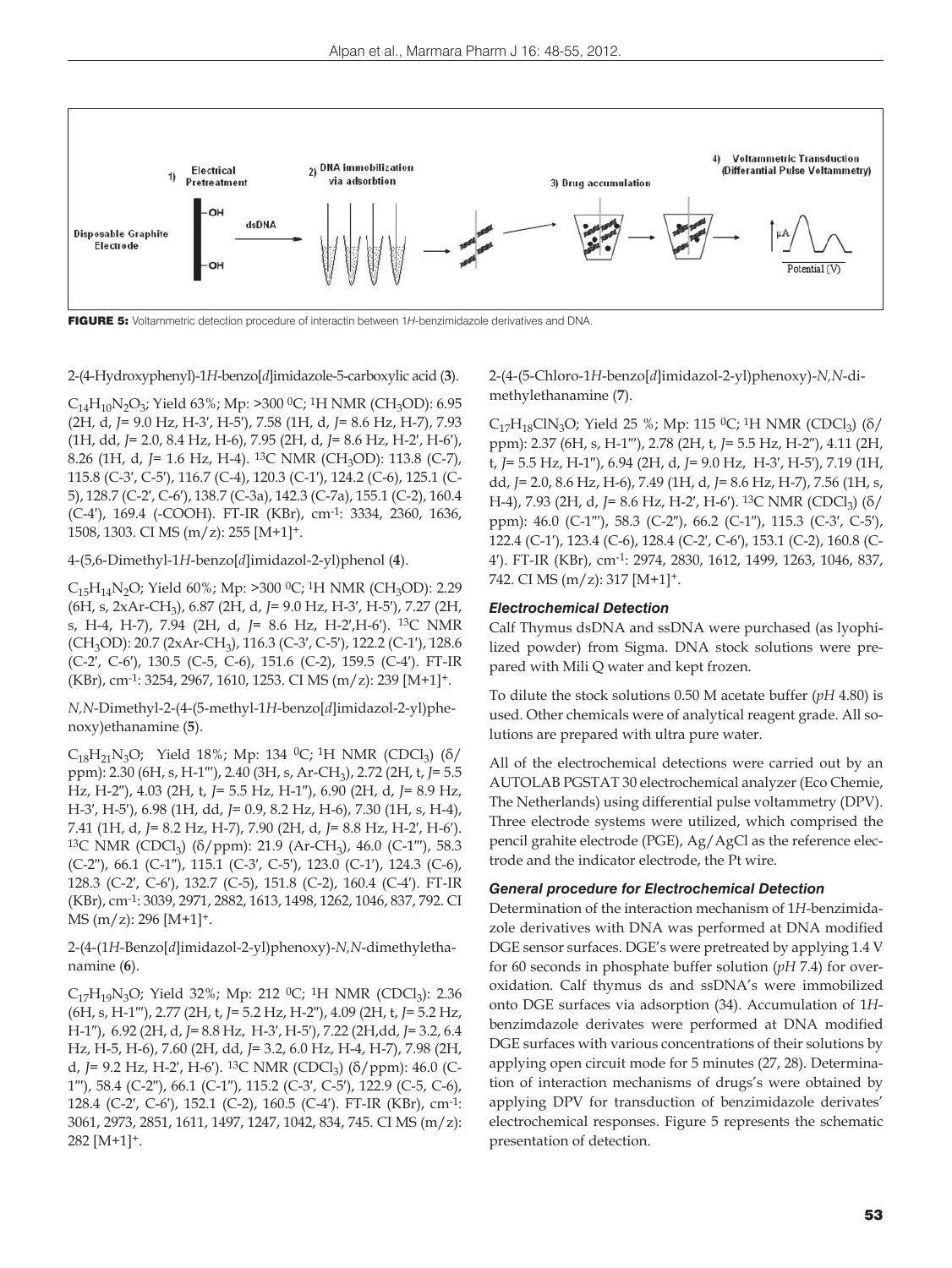## **1***H***-Benzimidazol türevlerinin sentezi ve DNA ile etkileşimlerinin voltametrik tayini**

**ÖZET: Çalışmada bazı 1***H***-benzimidazol türevlerinin sentezi ve elektrokimyasal genosensör teknolojisi kullanılarak DNA ile etkileşimlerinin tayini gerçekleştirilmiştir. DNA – ilaç etkileşiminin tayini ilaçların tek kullanımlık grafit elektrot yüzeylerinde (DGE) diferansiyel puls voltametrisi (DPV) ile yükseltgenme sinyallerinin görüntülenmesine dayanır. 7 farklı 1***H***-benzimidazol türevinin çift sarmal DNA ile etkileşimi sonucu artan voltametrik sinyallere dayalı olarak alınan sonuçlarda gözlenen tayin sınırları; 1. bileşik 0.62 nM, 2. bileşik, 1.23 nM, 3. bileşik, 1.26 nM, 4. bileşik,1.08 nM, 5. bileşik 1.13 nM, 6. bileşik 0.69 nM ve 7. bileşik için 0.42 nM olarak gözlenmiştir.**

**ANAHTAR KELİMELER: 1***H***-benzimidazol, elektrokimyasal genosensör, DNA-ilaç etkileşmesi, sentez.**

### **REFERENCES**

- 1. Göker H, Özden S, Yıldız S, Boykin DW. Synthesis and potent antibacterial activity against MRSA of some novel 1,2-disubstituted-1H-benzimidazole-N-alkylated-5-carboxamidines. Eur J Med Chem 2005;40: 1062-9.
- 2. Coburn RA, Clark MT, Evans RT, Genco RJ. Substituted 2-(2-hydroxyphenyl)benzimidazoles as potential agents for the control of periodontal diseases. J Med Chem 1987;30: 205-8.
- 3. Göker H, Kus C, Boykin DW, Yıldız S, Altanlar N. Synthesis of some new 2-substituted-phenyl-1H-benzimidazole-5-carbonitriles and their potent activity against candida species. Bioorg Med Chem 2002;10: 2589-96.
- 4. Garcia-Domenech R, Rios-Santamarina I, Catala A, Calabuig C, Del Castillo L, Galvez J. Application of molecular topology to the prediction of antifungal activity for a set of dication-substituted carbazoles, furans and benzimidazoles. J Mol Struct (Theochem)2003;624: 97-107.
- 5. Güven OO, Erdoğan T, Göker H, Yildiz S. Synthesis and antimicrobial activity of some novel phenyl and benzimidazole substituted benzyl ethers. Bioorg Med Chem Lett 2007;17: 2233-6.
- 6. Ates-Alagoz Z, Yıldız S, Buyukbingol E. Antimicrobial activities of some tetrahydronaphthalene-benzimidazole derivatives. Chemotherapy 2007;53: 110-3.
- 7. Ramla MM, Omar MA, El-Khamry AM, El-Diwani HI. Synthesis and antitumor activity of 1-substituted-2-methyl-5-nitrobenzimidazoles. Bioorg Med Chem 2006;14: 7324-32.
- 8. Taniguchi K, Shigenaga S, Ogahara T, Fujitsu T, Matsuo M. Synthesis and antiinflammatory and analgesic properties of 2-amino-1H-benzimidazole and 1,2-dihydro-2 iminocycloheptimidazole derivatives. Chem Pharm Bull 1993;41: 301-9.
- 9. Estrada-Soto S, Villalobos-Molina R, Aguirre-Crespo F, Vergara-Galicia J, Oreno-Diaz H, Torres-Piedra M, Navarrete-Vazquez G. Relaxant activity of 2-(substituted phenyl)-1H-benzimidazoles on isolated rat aortic rings: design and synthesis of 5-nitro derivatives. Life Sci 2006;79: 430-5.
- 10. Shimai T, Islam MT, Fukushi Y, Hashidoko Y, Yokosawa R, Tahara SZ. Nicotinamide and structurally related compounds show halting activity against zoospores of the phytopathogenic fungus aphanomyces cochlioides. Naturforsch C 2002;57: 323-31.
- 11. Ray SD, Balasubramanian G, Bagchi D, Reddy CS. Ca2+ calmodulin antagonist chlorpromazine and poly(ADPribose) polymerase modulators 4-aminobenzamide and nicotinamide influence hepatic expression of BCL-XL and P53 and protect against acetaminophen-induced programmed and unprogrammed cell death in mice. Free Radic Biol Med 2001;31: 277-91.
- 12. Alpan AS, Günes HS, Topcu Z. 1H-Benzimidazole derivatives as mammalian DNA topoisomerase I inhibitors. Acta Biochim Pol 2007;54: 561-5.
- 13. Alpan AS, Zencir S, Zupkó I, Coban G, Réthy B, Gunes HS, Topcu Z. Biological activity of bis-benzimidazole derivatives on DNA topoisomerase I and HeLa, MCF7 and A431 cells. J Enzym Inhib Med Ch 2009;24: 844-9.
- 14. Jin S, Kim JS, Sim S, Liu A, Pilch DS, Liu LF, La Voie EJ. Heterocyclic bibenzimidazole derivatives as topoisomerase I inhibitors. Bioorg Med Chem Lett 2000;10: 719-23.
- 15. Seaton A, Higgins C, Mann J, Baron A, Bailly C, Neidle S, Van den Berg H. Mechanistic and anti-proliferative studies of two novel, biologically active bis-benzimidazoles. Eur J Cancer 2003;39: 2548-55.
- 16. Bagni G, Osella D, Sturchio E, Mascini M. Deoxyribonucleic acid (DNA) biosensors for environmental risk assessment and drug studies. Anal Chim Acta 2006;573-574: 81-9.
- 17. Rauf S, Gooding JJ, Akhtar K, Ghauri MA, Rahman M, Anwar MA, Khalid AM. Electrochemical approach of anticancer drugs-DNA interaction. J Pharmaceut Biomed 2005;37: 205-17.
- 18. Kara P, Kerman K, Ozkan D, Meric B, Erdem A, Ozkan Z, Ozsoz M. Electrochemical genosensor for the detection of interaction between methylene blue and DNA Electrochem Commun 2002;4: 705-9.
- 19. Haq I. Thermodynamics of drug-DNA interactions. Arch Biochem Biophys 2002;403: 1-15.
- 20. Shaikh SA, Ahmed SR, Jayaram B. A molecular thermodynamic view of DNA-drug interactions: a case study of 25 minor-groove binders. Arch Biochem Biophys 2004;429: 81-99.
- 21. Richards AD, Rodger A. Synthetic Metallomolecules as Agents for the Control of DNA Structure. Chem Soc Rev 2007;36: 471-83.
- 22. Eichhorn GL, Shin YA. Interaction of metal ions with polynucleotides and related compounds. XII. The relative effect of various metal ions on DNA helicity. J Am Chem Soc 1968;90: 7323-8.